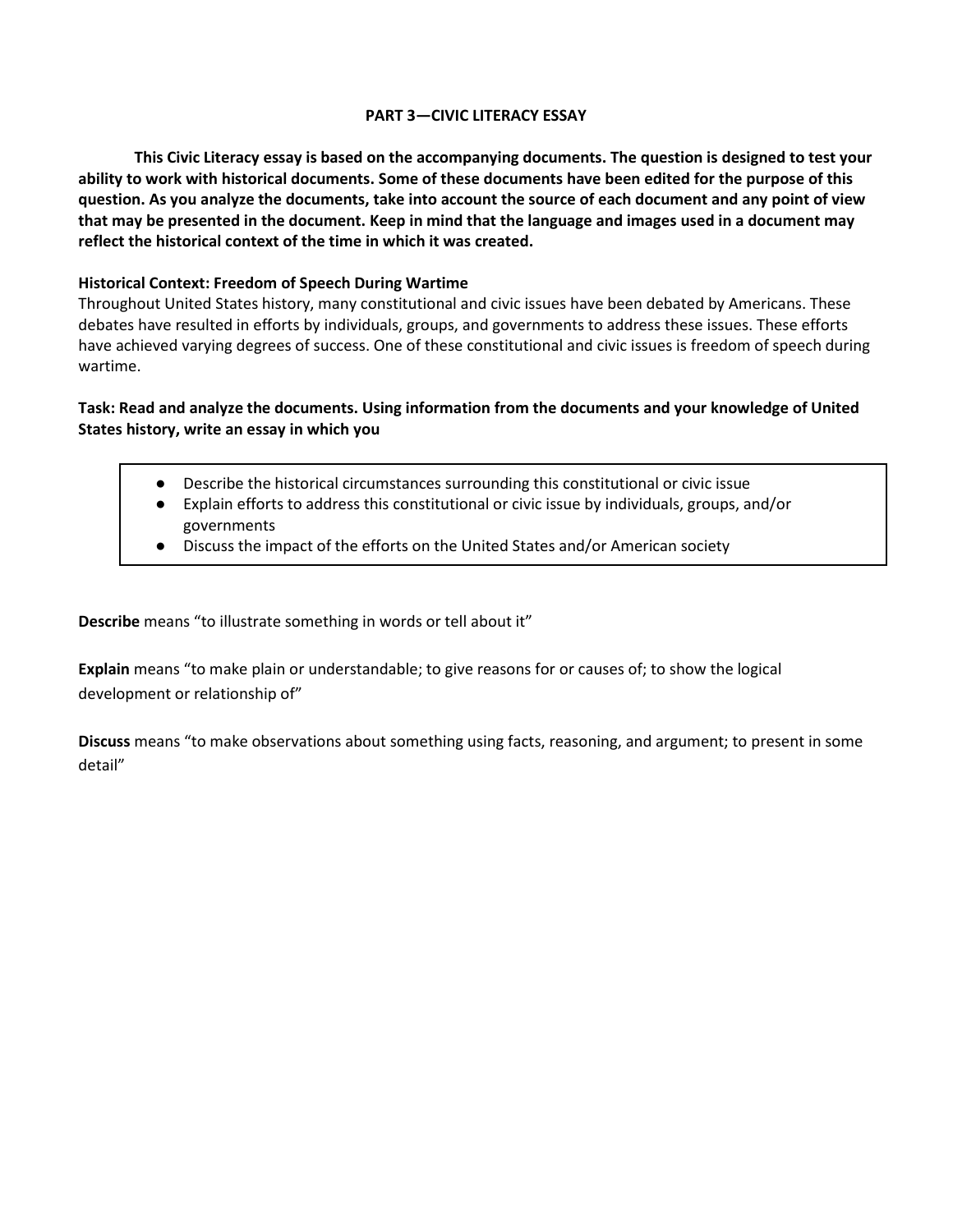Congress shall make no law respecting an establishment of religion, or prohibiting the free exercise thereof; or abridging the freedom of speech, or of the press; or the right of the people peaceably to assemble, and to petition the Government for a redress of grievances.

Source: First Amendment to the Constitution of the United States, 1789

1. Based on this document, identify *one* freedom guaranteed by the First Amendment to the Constitution of the United States. [1]

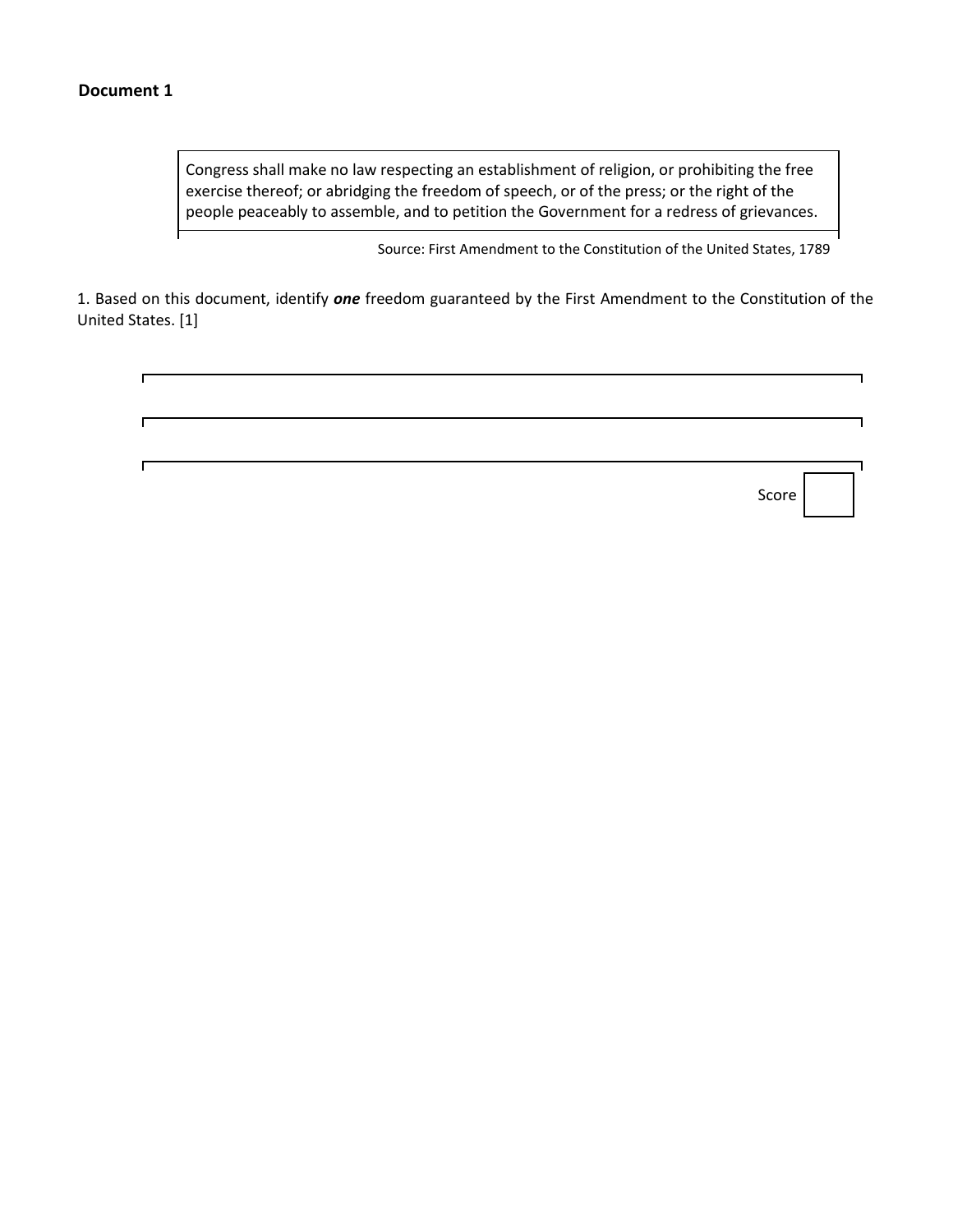## **Document 2a**

## Section 3

Whoever, when the United States is at war, shall wilfully make or convey false reports or false statements with intent to interfere with the operation or success of the military or naval forces of the United States or... shall wilfully cause or attempt to cause insubordination [refusal to obey orders], disloyalty, mutiny, refusal of duty, in the military or naval forces of the United States, or shall wilfully obstruct the recruiting or enlistment service of the United States... shall be punished by a fine of not more than \$10,000 or imprisonment for not more than twenty years, or both.

Source: Espionage Act, 1917

## **Document 2b**

#### Section 3

Whoever, when the United States is at war, shall willfully make or convey false reports or false statements with intent to interfere with the operation or success of the military or naval forces of the United States, or to promote the success of its enemies, or shall willfully make or convey false reports, or false statements, . . . or incite insubordination, disloyalty, mutiny, or refusal of duty, in the military or naval forces of the United States, or shall willfully obstruct . . . the recruitment or enlistment service of the United States, or . . . shall willfully utter, print, write, or publish any disloyal, profane, scurrilous [with the intention to damage a reputation], or abusive language about the form of government of the United States, or the Constitution of the United States, or the military or naval forces of the United States . . . or shall willfully display the flag of any foreign enemy, or shall willfully . . . urge, incite, or advocate any curtailment of production . . . or advocate, teach, defend, or suggest the doing of any of the acts or things in this section enumerated and whoever shall by word or act support or favor the cause of any country with which the United States is at war or by word or act oppose the cause of the United States therein, shall be punished by a fine of not more than \$10,000 or imprisonment for not more than twenty years, or both....

Source: Sedition Act, 1918

2. Based on these documents, state *one* actions made illegal by the Espionage or Sedition Acts. [1]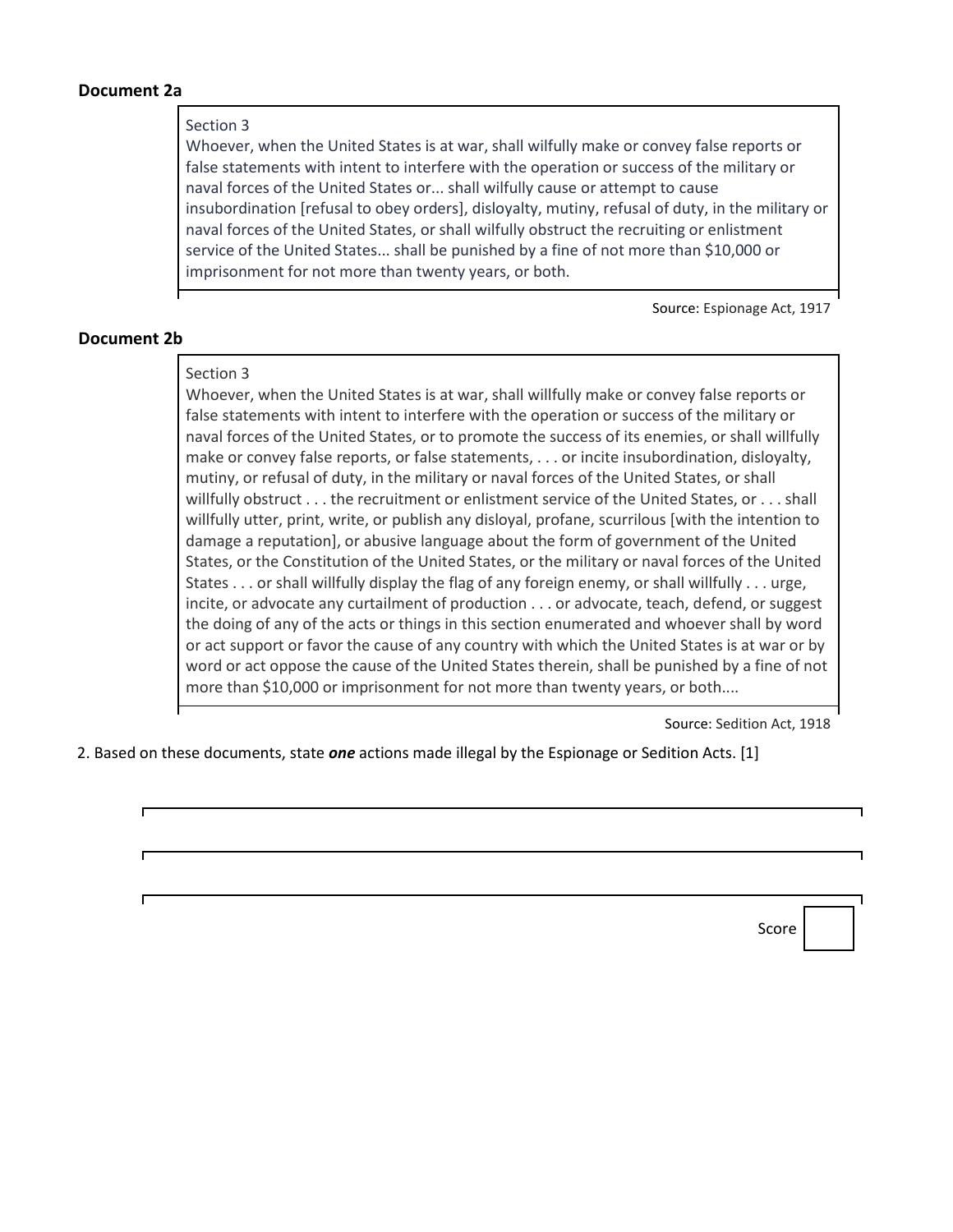In 1919, 15,000 leaflets urging resistance to the draft were sent to men who had been drafted by the US Army. The leaflets were traced to Socialist Party headquarters, specifically to Charles Schenck, the General Secretary of the Socialist Party, who publicly and vocally had opposed United States participation in World War I. This took place during a period known as the First Red Scare, during which concern over the spread of communism was high in the United States.

## LONG LIVE THE CONSTITUTION OF THE UNITED STATES

Wake up America! Your Liberties are in Danger!

The 13th Amendment, Section 1 of the Constitution of the United States says: "Neither slavery nor involuntary servitude, except as a punishment for crime whereof the party shall have been duly convicted, shall exist within the United States, or any place subject to the jurisdiction"

The Constitution of the United States is one of the greatest bulwarks of political liberty. It was born after a long, stubborn battle between king-rule and democracy. In this battle the people of the United States established the principle that freedom of the individual and personal liberty are the most sacred things in life. Without them we become slaves… The Thirteenth amendment to the Constitution of the United States embodies this sacred idea of personal liberty...this idea is violated by the Conscription Act. When you conscript [force a person to join the military] a man and compel him to go abroad and fight against his will, you violate that most sacred right of personal liberty...A conscript is little better than a convict. He is deprived of his liberty and of his right to think and act as a free man. A conscripted citizen is forced to surrender his right as a citizen and become a subject. He is forced into involuntary servitude. He is deprived of the protection given to him by the Constitution of the United States. He is deprived of all freedom of conscience in being forced to kill against his will...Write to your congressman and tell him you want the law repealed. Do not submit to the intimidation. You have a right to demand the repeal of any law. Exercise your rights of free speech, peaceful assemblage and petitioning the government for a redress of grievances!

Source: Excerpt of the pamphlet created by the United States Socialist Party, 1919.

3. Based on this document, identify the point of view of the United States Socialist Party concerning the Conscription Act. [1]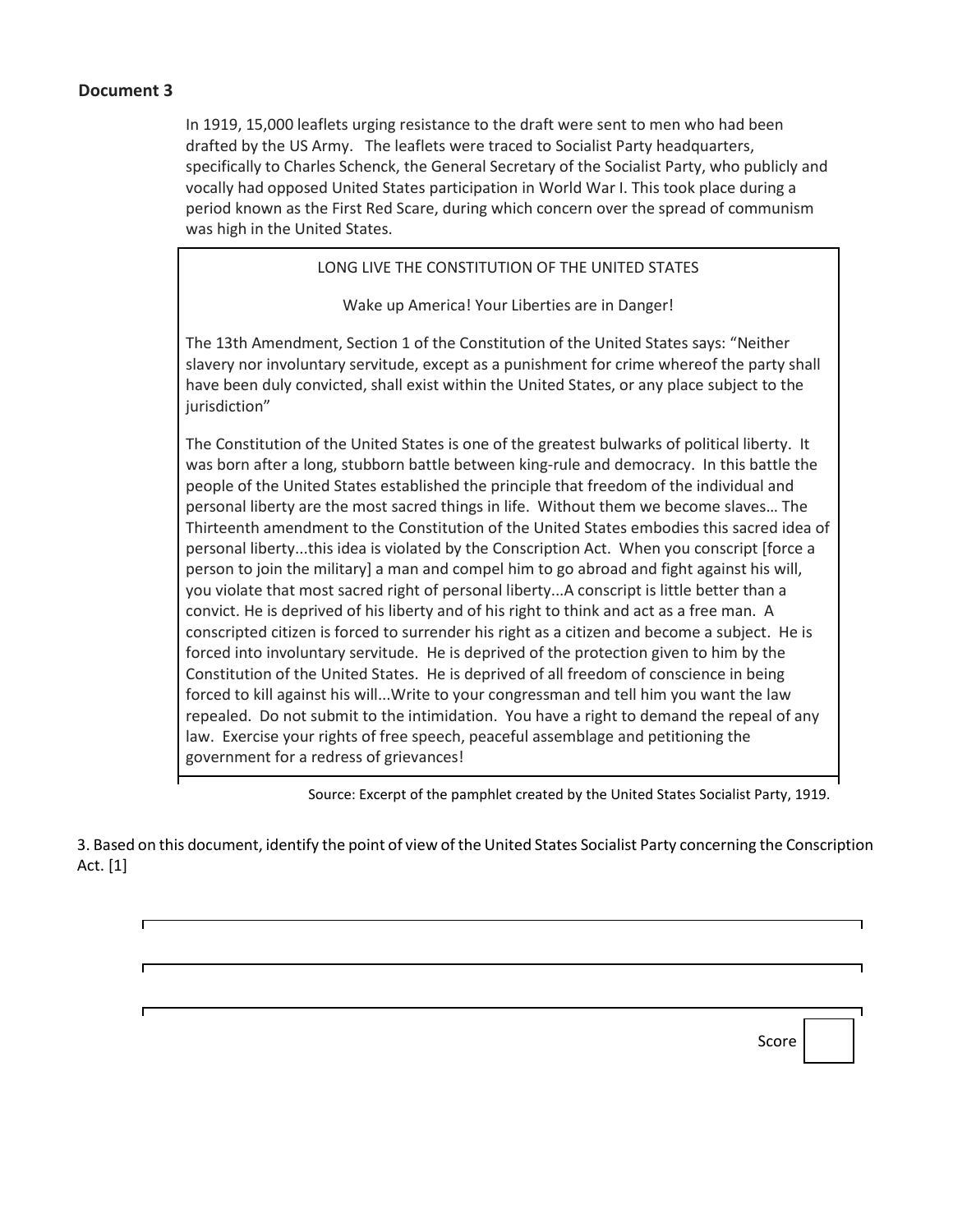… I think all men recognize that in time of war the citizen must surrender some rights for the common good which he is entitled to enjoy in time of peace. But, sir, the right to control their own Government according to constitutional forms is not one of the rights that the citizens of this country are called upon to surrender in time of war. Rather, in time of war, the citizen must be more alert to the preservation of his right to control his Government. He must be most watchful of the encroachment [intrusion] of the military upon the civil power. He must beware of those precedents in support of arbitrary action by administration officials which, excused on the pleas of necessity in war time, become the fixed rule when the necessity has passed and normal conditions have been restored. More than all, the citizen and his representative in Congress in time of war must maintain his right of free speech.…

Source: Senator Robert M. La Follette, "Free Speech in Wartime," given in the US Senate, October 6, 1917

4. What is *one* argument against restricting free speech during wartime, according to Senator Robert M. La Follette? [1]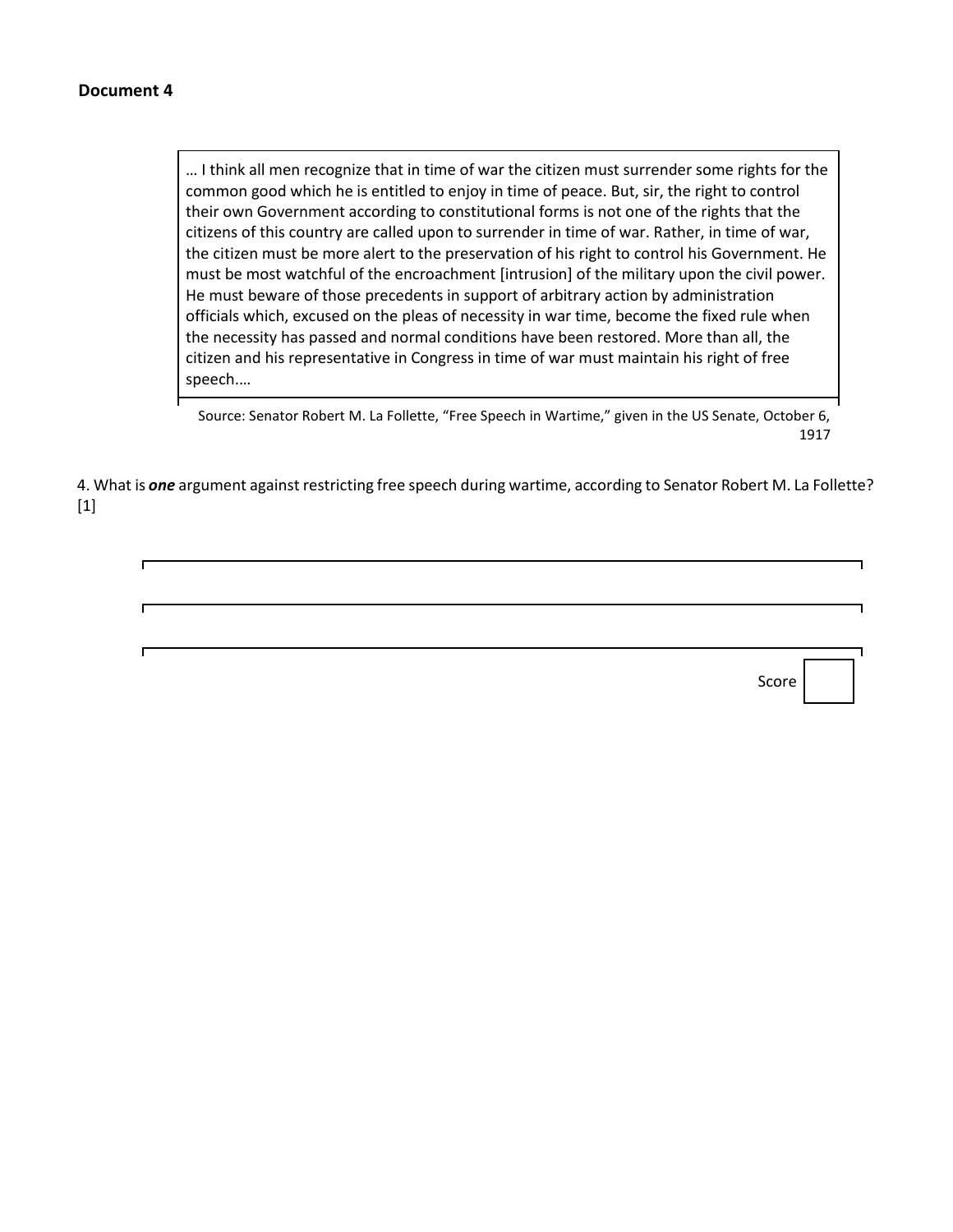This is an indictment that charges a conspiracy to violate the Espionage Act of June 15, 1917, by causing and attempting to cause insubordination in the military and naval forces of the United States, and to obstruct the recruiting and enlistment service of the United States, when the United States was at war with the German Empire. The charges state that the defendant willfully conspired to have printed and circulated to men who had been called and accepted for military service, a document set forth and alleged to be calculated to cause such insubordination and obstruction...The defendants were found guilty on all the counts. They [the Constitution's framers] set up the First Amendment to the Constitution forbidding Congress to make any law abridging the freedom of speech, or of the press...

.... We admit that in many places and in ordinary times the defendants in saying all that was said in the circular would have been within their constitutional rights. But the character of every act depends upon the circumstances in which it is done. The most stringent [strict] protection of free speech would not protect a man in falsely shouting fire in a crowded theatre and causing a panic. The question in every case is whether the words used are used in such circumstances and are of such a nature as to create a clear and present danger that they will bring about the substantive evils that Congress has a right to prevent. It is a question of proximity and degree. When a nation is at war many things that might be said in time of peace are such a[n] obstacle to its effort that their utterance will not be endured so long as our men are fighting at war and therefore no Court could regard them as protected by any constitutional right…

Source: Excerpts of the Supreme Court Decision in Schenck v. United States written by Justice Oliver Wendell Holmes, 1919

5. Based on this document, why did the Supreme Court decide that "no Court could regard" Charles Scheck's language "as protected by any constitutional right?" [1]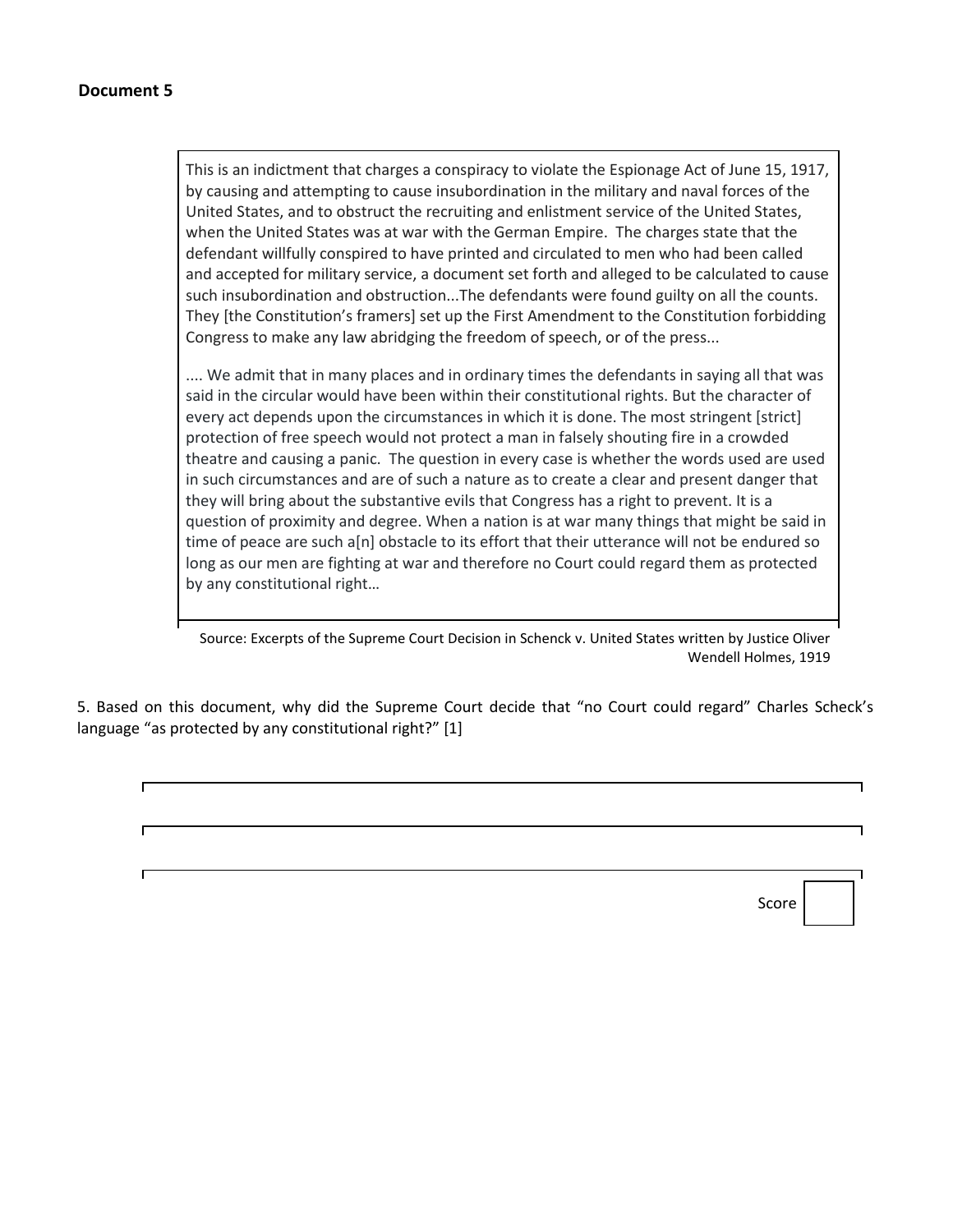The Sedition Act continued to be enforced after World War I.



**SWAT THE FLY, BUT USE COMMON SENSE.**

6. What is the cartoonist's point of view of the US government's use of Sedition legislation? [1]

Source: Lute Pease, *Newark News*, reprinted in Literary Digest, March 6, 1920 (adapted)